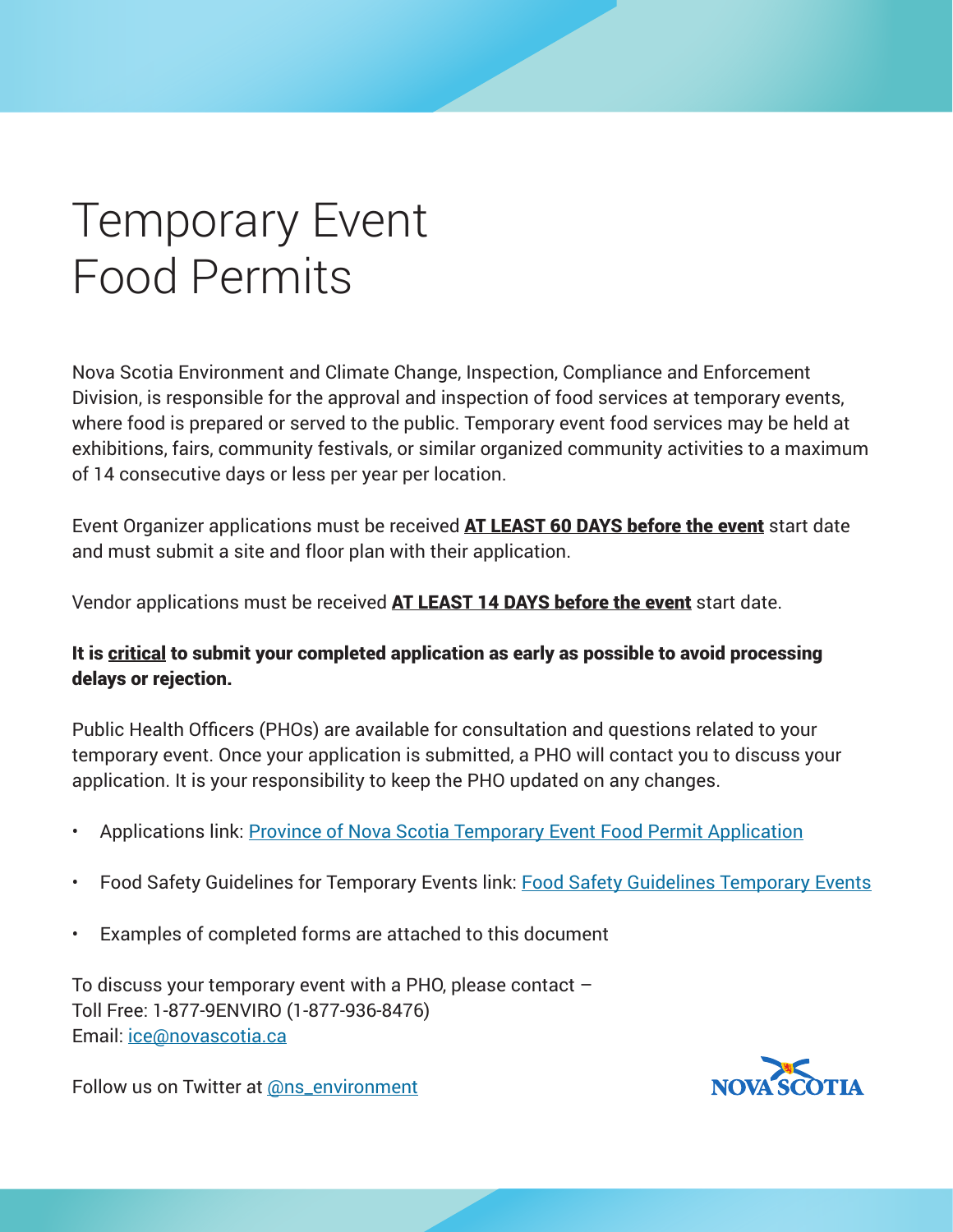#### Application Temporary Event Permit



#### Office Use Only

- Applications from event organizers must be received at least 60 days before the event.
- Applications from vendors must be received at least 14 days before the event start date.
- Permits are NOT transferable to any person or business.
- Permits are issued for single events only

Note: The submission of an application with payment does not guarantee application approval.

| <b>Type of Application</b>                      |             |
|-------------------------------------------------|-------------|
| New Application Q Amendment                     |             |
| If applicable, provide the previous: Permit $#$ |             |
|                                                 | Permit name |

#### **1 Applicant**

If there is more than one applicant, attach a complete list of applicants with the information below. The first applicant listed will be considered the primary applicant for this project.

|                    | Company/Organization Sara's Samosas          |                                                                                 |                |         |  |  |  |
|--------------------|----------------------------------------------|---------------------------------------------------------------------------------|----------------|---------|--|--|--|
|                    | Business number (BN) if applicable N/A       |                                                                                 |                |         |  |  |  |
|                    |                                              | First name Sara Middle initial D Last name Smith                                |                |         |  |  |  |
|                    |                                              |                                                                                 |                |         |  |  |  |
|                    | Email sarasmith@gmail.com                    |                                                                                 |                |         |  |  |  |
|                    |                                              | Website/Social Media page(s) (if applicable) ________@sarassamosas_on_Instagram |                |         |  |  |  |
| Civic address      | 12 Park Lane                                 |                                                                                 |                |         |  |  |  |
|                    | Halifax                                      | <b>NS</b>                                                                       | <b>B3T 2E0</b> | Canada  |  |  |  |
|                    | City/town                                    | Province                                                                        | Postal code    | Country |  |  |  |
| (if different than |                                              |                                                                                 |                |         |  |  |  |
| civic address)     | City/town                                    | Province                                                                        | Postal code    | Country |  |  |  |
|                    | Preferred method of contact? Finail □ Letter |                                                                                 |                |         |  |  |  |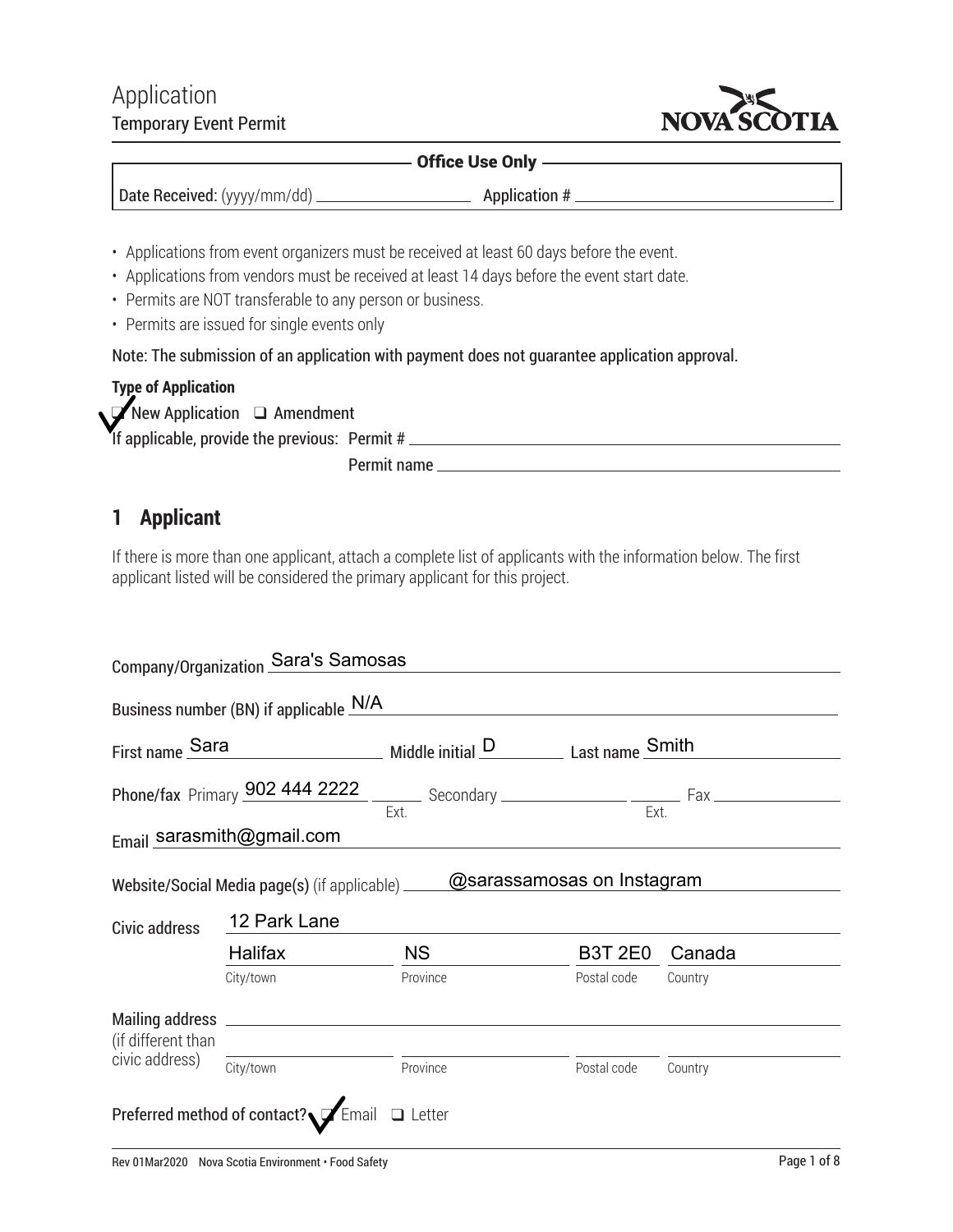

#### **2 Additional Contact Information**

| Is the Application Contact the same as Section 1? $\sqrt{V}$ es $\Box$ No                        |  | If yes, skip to Section 3. |
|--------------------------------------------------------------------------------------------------|--|----------------------------|
| If there is more than one contact, attach a complete ist of contacts with the information below. |  |                            |

|                    |           | Ext.                                                                                                                  |             | Ext.    |  |
|--------------------|-----------|-----------------------------------------------------------------------------------------------------------------------|-------------|---------|--|
|                    |           |                                                                                                                       |             |         |  |
| Civic address      |           | <u> 1989 - Andrea Andrew Maria (h. 1989).</u>                                                                         |             |         |  |
|                    | City/town | Province                                                                                                              | Postal code | Country |  |
| (if different than |           |                                                                                                                       |             |         |  |
| civic address)     |           | $\overline{\text{City/town}}$ Province                                                                                | Postal code | Country |  |
|                    |           | Return correspondence? Ves □ No<br>Note: Following applicatiov decision, all correspondence will go to the applicant. |             |         |  |
|                    |           | Preferred method of contact? $\Box$ Email $\Box$ Letter                                                               |             |         |  |

#### **3 Activity** (Permit Type)

Choose one from below (all fees include HST). Enclose payment in the form of cash or a cheque or money order made payable to "Minister of Finance".

| <b>Type</b>                                                          | <b>Term of Permit</b> | Fee                                                           |
|----------------------------------------------------------------------|-----------------------|---------------------------------------------------------------|
| <b>Temporary Event Vendor Permit</b>                                 | 1 day                 | $$24.18 + $3.63$ HST = \$27.81                                |
| $\Box$ Temporary Event Vendor Permit                                 |                       | 2-14 (consecutive) days $\Box$ \$50.78 + \$7.62 HST = \$58.40 |
| Non-profit Temporary Event Vendor Permit up to 14 (consecutive) days |                       | no fee                                                        |
| Charity, purpose (must be filled in)                                 |                       |                                                               |
| $\Box$ Temporary Event Organizer Permit                              |                       | no fee                                                        |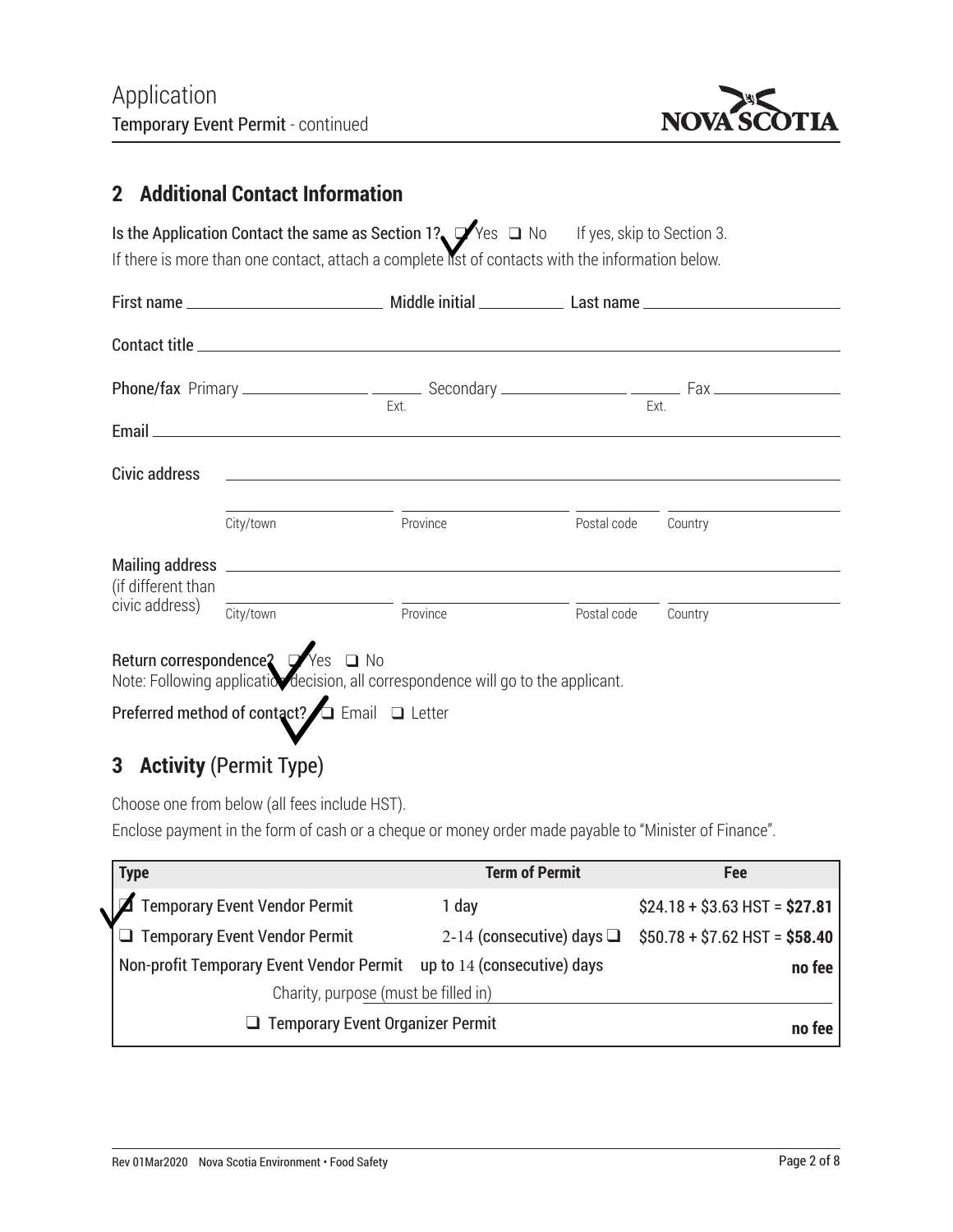

#### **4 Temporary Event Site/Location**

|                                                                            |                                                                                        | Temporary event name Canada Day on the Commons |                       |         |  |  |
|----------------------------------------------------------------------------|----------------------------------------------------------------------------------------|------------------------------------------------|-----------------------|---------|--|--|
| Civic address                                                              | 5816 Cogswell St                                                                       |                                                |                       |         |  |  |
|                                                                            | <b>Halifax</b>                                                                         | <b>NS</b>                                      | <b>B3H-2Z4</b>        | Canada  |  |  |
|                                                                            | City/town                                                                              | Province                                       | Postal code           | Country |  |  |
| 5                                                                          | Property Identification # (PID), if known N/A<br><b>Temporary Event Permit Details</b> |                                                |                       |         |  |  |
|                                                                            | Temporary Event organizer or vendor operating name                                     |                                                | <b>Sara's Samosas</b> |         |  |  |
| Event Date(s) (yyyy/mm/dd) Event start date 2022/07/01<br>Event end date _ |                                                                                        |                                                |                       |         |  |  |
|                                                                            |                                                                                        |                                                |                       |         |  |  |
|                                                                            | Intended hours of operation 10 am - 2pm                                                |                                                |                       |         |  |  |

456 Main Street, Dartmouth, NS

Phone 902 483 1111 902 483 1111 johnblack@gmail.com

#### **6 Temporary Event Application Checklist**

#### Supporting Documentation

Organizer Address

This checklist and all supporting documentation is to be submitted with the application. However, additional information may be requested.

If supporting documentation is of poor quality or incomplete, the application may be delayed, returned or rejected.

#### **6A Vendors Complete this Section**

Answer all the following questions.

- 1. Have you submitted a list of all menu items to be served at your station?  $\Box$  Yes  $\Box$  No
- 2. a. Where will food for the event be prepared? (include address and Food Establishment Name) Halifax Community Centre - 123 Gottigen St. , Halifax
	- b. Have you provided the "Permission to Use a Permitted/Approved Eating Establishment Form"? (If required by Public Health Officer)

 $\Box$  No  $\Box$  Not Applicable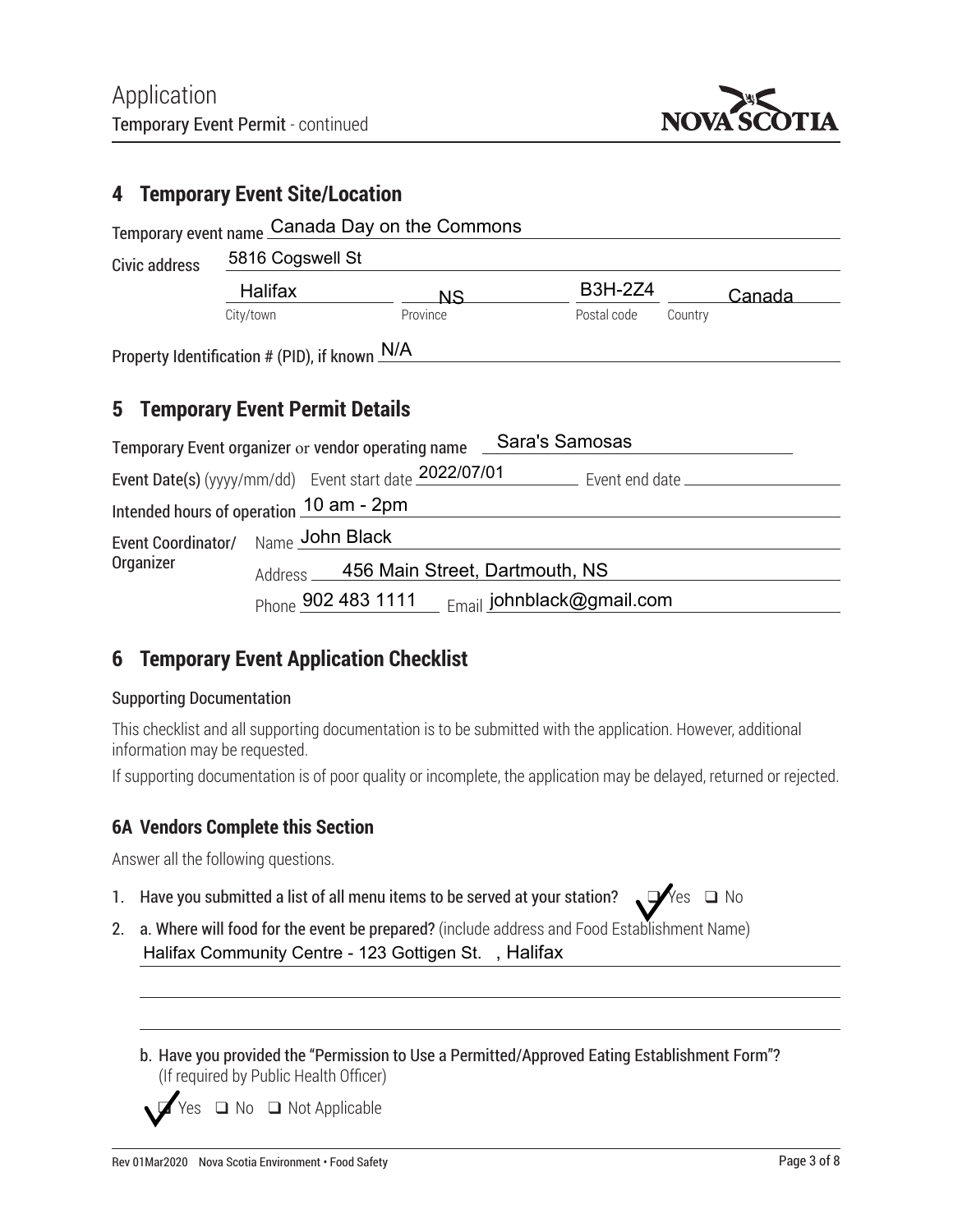

- 3. a. Who will be preparing food for your station? Sara Smith
	- b. Have you provided a copy of valid Food Hygiene training for those preparing food for your station? (If required by Public Health Officer)

 $\Box$  Yes  $\Box$  No  $\Box$  Not Applicable

4. If transporting food for the event, how will food be transported, describe in detail. Coolers with ice packs

5. Describe handwashing station set-up for your booth/station.

Gravity fed handwash station - water jug with a spigot, bucket for waste, liquid soap and paper towels

6. Describe dishwashing (how dishes and utensils will be washed).

Utensils will be taken back to the Halifax Community Centre to be washed in the commercial dishwasher

7. Describe hot holding (if applicable). Commercial electric hot holding unit

8. Describe cooking (if applicable). Samosas will be cooked at the Halifax Community Centre the day before the event , cooled properly in cooler on site, then reheated in the morning right before the event

9. Describe food storage (if applicable).

Samosas will be stored at the Halifax Community Centre in the commercial cooler until they are transported to the event location.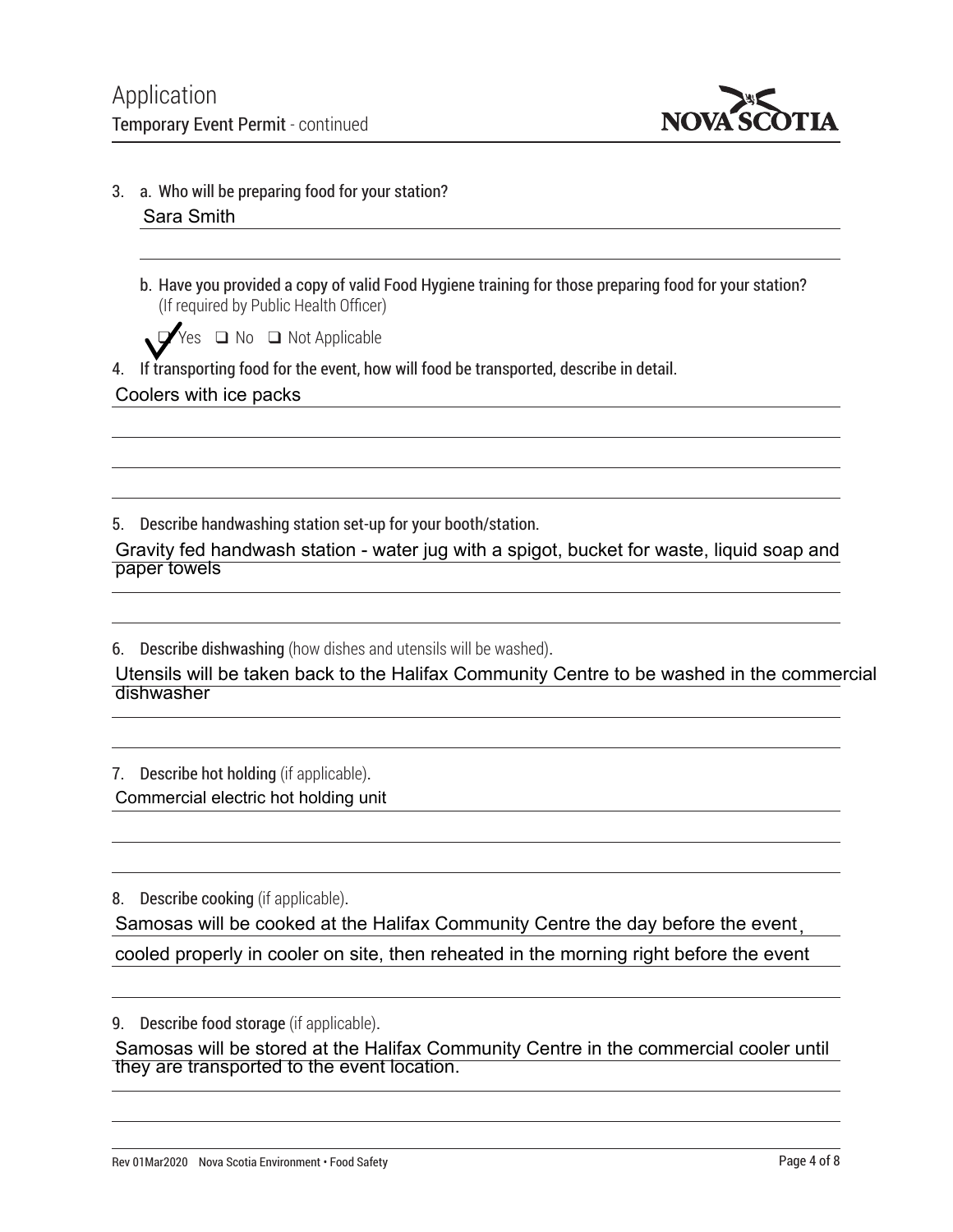

- 10. a. Have you submitted a detailed floor/booth plan with your application?  $\blacktriangleright$  Yes  $\Box$  No
	- b. Check off that the detailed floor/booth plan includes the following details:

**I** docation of all equipment including hot and cold holding equipment, dishwashing equipment (if required), and handwashing facilities

 $\Box$  materials used for surfaces (floors, walls, ceiling, prep surfaces)

11. Provide any additional information you wish to convey as part of your application (optional).

#### **6B – Organizers Complete this Section**

Answer all the following questions.

- 1. a. Have you submitted a detailed site plan with the application?  $\Box$  Yes  $\Box$  No
	- b. Check off that the detailed site plan includes the following details:
		- $\Box$  location of all equipment including communal dishwashing equipment, handwashing sink(s), washroom facilities (either portable or part of a permanent structure)
		- $\Box$  materials used for surfaces (floors, walls, ceiling, prep surfaces)
		- $\Box$  vendor locations and what services are offer at each booth including handwashing sinks, dedicated dishwashing sinks, electrical service etc.
- 2. a. Is the proposed event site serviced by Municipal drinking water?  $\Box$  Yes  $\Box$  No
	- b. If you answered "No" to 2.a. (above) have you submitted recent Bacterial Water Test Results? (Water results must be included for mobile units who source their water from a supply other than Municipal)  $\Box$  Yes  $\Box$  No
- 3. Have you provided a copy of valid Food Hygiene Training? (if required by Public Health Officer)
	- $\Box$  Yes  $\Box$  No  $\Box$  Not Applicable
- 4. a. Are portable toilets available at the event site?  $\Box$  Yes  $\Box$  No
	- b. Name of contractor
	- c. Number of toilets available? For food handler use For public use
- 5 a. Is hand washing available at the event site?  $\Box$  Yes  $\Box$  No
	- b. For food handler use  $\Box$  Yes  $\Box$  No

Describe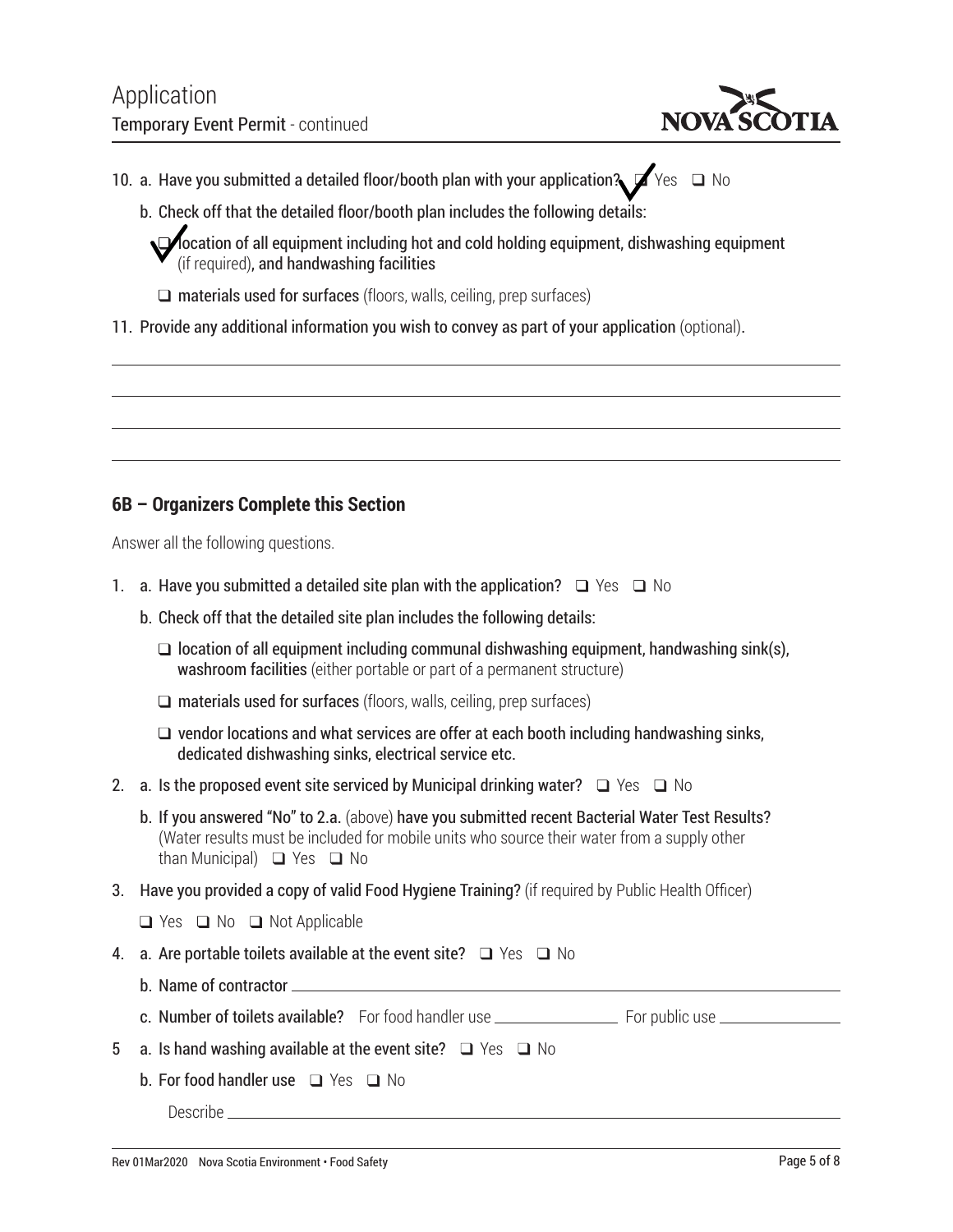

| c. For public use $\Box$ Yes $\Box$ No |  |  |  |  |
|----------------------------------------|--|--|--|--|
| <b>Describe</b>                        |  |  |  |  |

- 6. Is there solid waste disposal at the event site?  $\Box$  Yes  $\Box$  No Describe
- 7. Is there a maintenance contract for the event site?  $\Box$  Yes  $\Box$  No Describe

8. Provide any additional information you wish to convey as part of your application (optional).

#### **7 Verify that the following submission items have been included with your application**

| <b>Facility Type</b>                              |                                                                                                                                                                                                                                                                       | <b>Submitted</b> | <b>Waiver Requested - Reason</b> |
|---------------------------------------------------|-----------------------------------------------------------------------------------------------------------------------------------------------------------------------------------------------------------------------------------------------------------------------|------------------|----------------------------------|
| <b>Temporary</b><br><b>Event</b><br><b>Vendor</b> | List of products/menu to be sold at the event.<br>Must include:<br>• All menu items being served at the<br>temporary event<br>• Source of menu items<br>• Where foods are to be prepared and<br>who is preparing the food.                                            |                  |                                  |
|                                                   | Permission to Use a Permitted/Approved<br><b>Eating Establishment Form</b><br>(if required by Public Health Officer)                                                                                                                                                  |                  |                                  |
|                                                   | Floor/Booth Floor Plan<br>Must include:<br>• location of all equipment including<br>hot and cold holding equipment,<br>dishwashing equipment (if required), and<br>handwashing facilities<br>· materials used for surfaces (floors, walls,<br>ceiling, prep surfaces) |                  |                                  |
|                                                   | Copy of Valid Food Hygiene Training<br>(if required by Public Health Officer)                                                                                                                                                                                         |                  |                                  |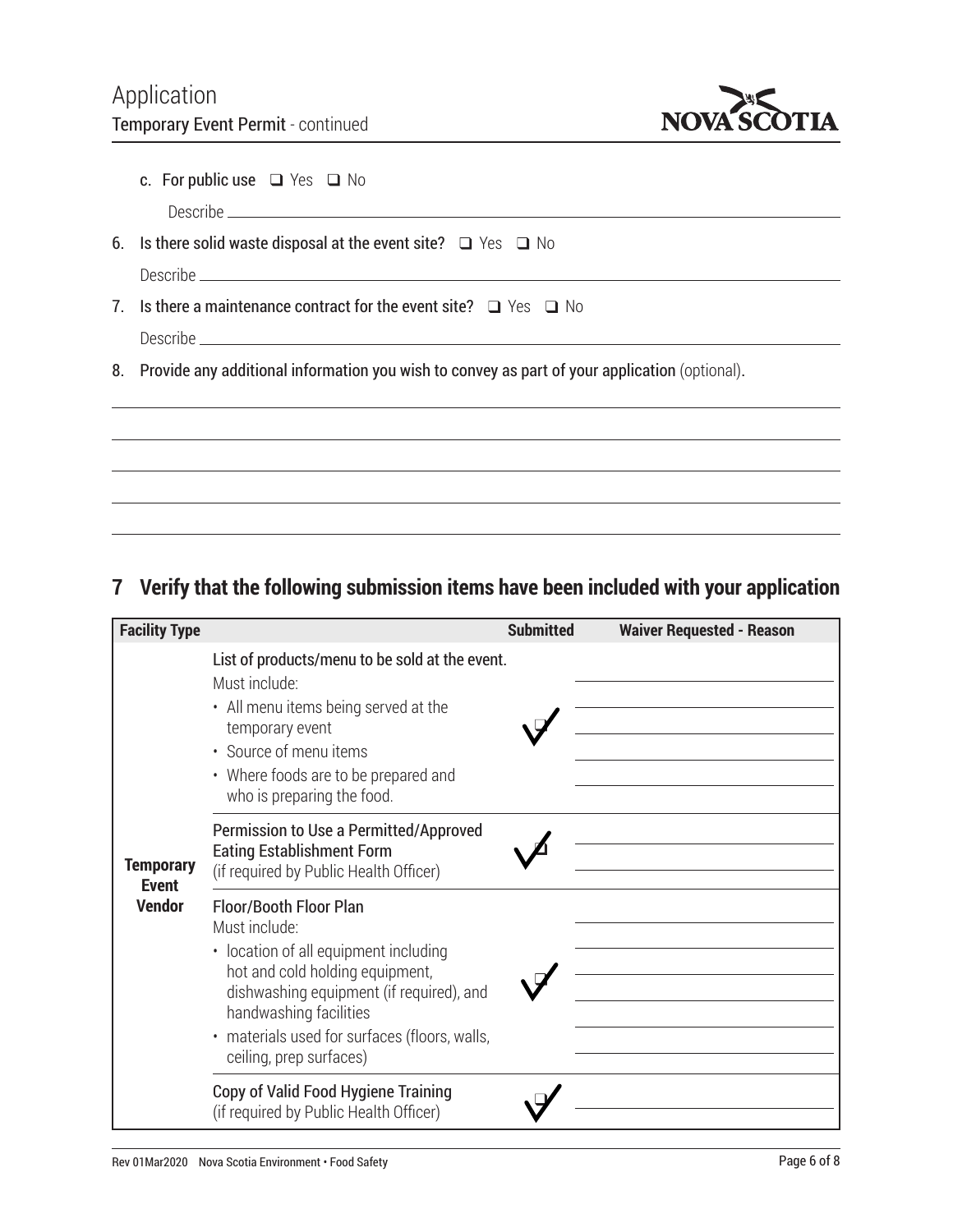

| <b>Facility Type</b>                                 |                                                                                                                                                                                                                                                                                                                                                                                                                                                                    | <b>Submitted</b> | <b>Waiver Requested - Reason</b> |
|------------------------------------------------------|--------------------------------------------------------------------------------------------------------------------------------------------------------------------------------------------------------------------------------------------------------------------------------------------------------------------------------------------------------------------------------------------------------------------------------------------------------------------|------------------|----------------------------------|
| <b>Temporary</b><br><b>Event</b><br><b>Organizer</b> | <b>Detailed Site Plan</b><br>Must include:<br>• location of all equipment including<br>communal dishwashing equipment,<br>handwashing sink(s), washroom<br>facilities (either portable or part of<br>a permanent structure)<br>· materials used for surfaces (floors, walls,<br>ceiling, prep surfaces)<br>• vendor locations and what services are<br>offer at each booth including handwashing<br>sinks, dedicated dishwashing sinks,<br>electrical service etc. |                  |                                  |
|                                                      | <b>Recent Bacterial Water Test Results</b><br>(if on private supply)                                                                                                                                                                                                                                                                                                                                                                                               |                  |                                  |
|                                                      | Copy of Valid Food Hygiene Training<br>(if required by Public Health Officer)                                                                                                                                                                                                                                                                                                                                                                                      |                  |                                  |

#### **8 Declaration**

Information in this application package which the applicant considers to be confidential business information should be clearly identified.

#### Are you making this request?  $\Box$  Yes  $\Box$  No

If yes, indicate which information in the Supporting Documentation is considered confidential.

 $\mathcal I$ l acknowledge it is an offense under Section 94 of the Health Protection Act to provide false information, and confirm to the best of my knowledge and belief the information provided in this form and supporting documentation is true and accurate and complies with the relevant provisions of the Health Protection Act, and Food Safety Regulations.

| Signature of Applicant Sara Smith                             | Date 2022/05/10                                  |
|---------------------------------------------------------------|--------------------------------------------------|
| Name Sara Smith                                               | (yyyy/mm/dd)                                     |
| or                                                            |                                                  |
| I certify that I am acting with the applicant's full consent. |                                                  |
|                                                               | Date $\_\_\_\_\_\_\_\_\_\_\_\_\_$<br>(yyy/mm/dd) |
|                                                               |                                                  |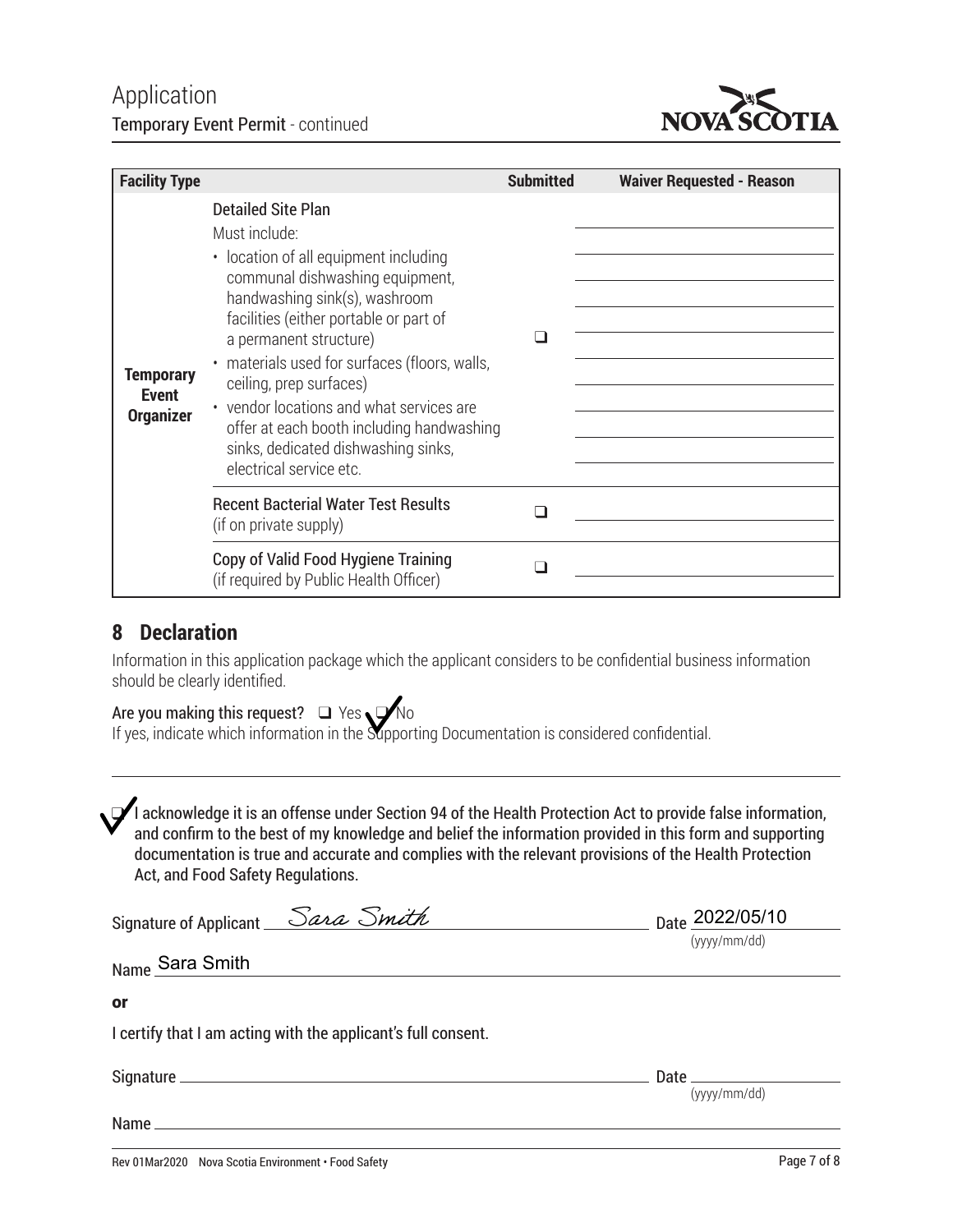

#### **9 Payment**

Enclose payment (cash, cheque or money order) and return completed form to your local Nova Scotia Environment District Office.

q Enclosed is a cheque or money order made payable to "**Minister of Finance**." Enclosed cash

To locate the nearest NSE district office, visit our website at <https://novascotia.ca/nse/dept/regional-office-locations.asp>

#### **Resources**

**To register for a food hygiene course** <https://novascotia.ca/nse/food-protection/food-hygiene-course.asp>

#### **Temporary Event Guidelines**

<https://www.novascotia.ca/nse/food-protection/docs/Food-Safety-Guidelines-Temporary-Events.pdf>

#### **Locate your PID**

Nova Scotia Coordinate Referencing System Viewer  $-$  this site is free to use and requires you to identify your property through a street map or high resolution satellite imagery. You will have to click the property box in the Layers menu:<https://gis8.nsgc.gov.ns.ca/NSCRS/>

Visit our website at <http://novascotia.ca/nse/food-protection/> for further information on the Food Protection Program.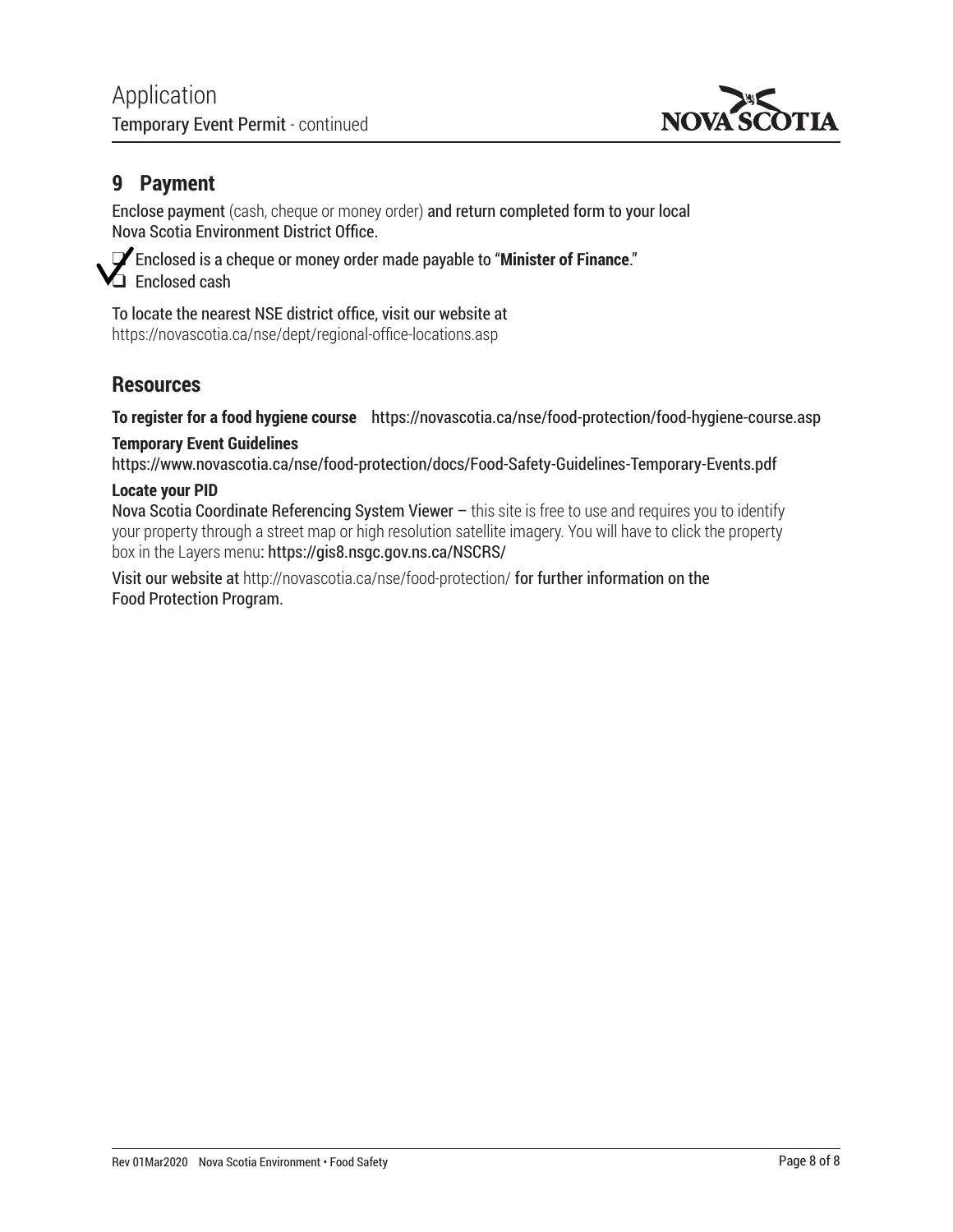#### Sara's Samosas Menu

-Veggie – pastry filled with mixed vegetables, potatoes, onions and spice

-Chicken – pastry filled with chicken breast, potatoes, onions, peas, carrots, garlic, spices

-Beef – pastry filled with ground beef, potatoes, onions, peppers, garlic, ginger

-Bottled water

\*All ingredients/bottled water will be purchased from The Great Grocery Store (789 King Street, Halifax, NS)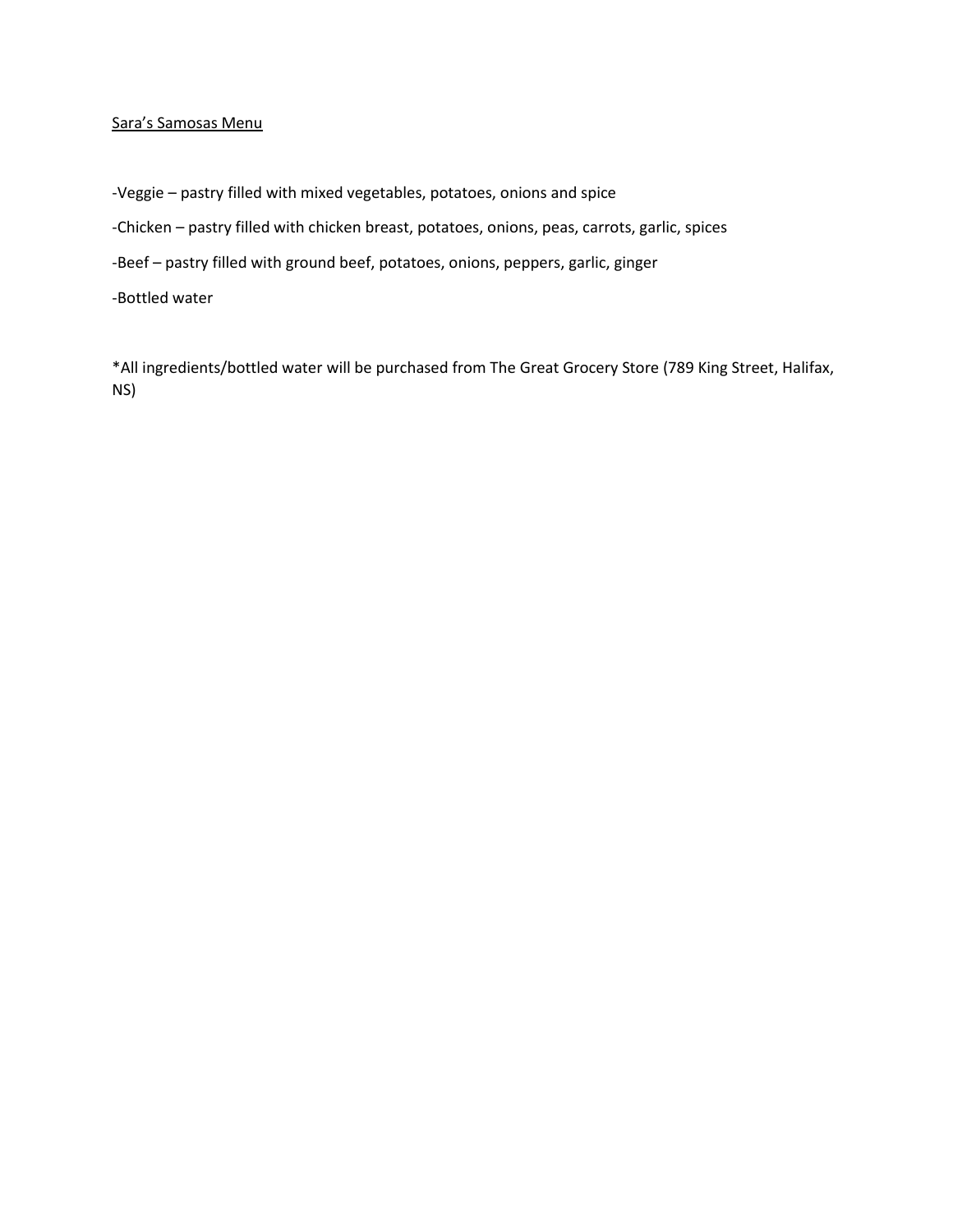

This form must be completed by the owner/operator of a permitted eating establishment who is granting permission for someone to use their facility to prepare food for a temporary event or public market.

#### **1 Owner/Operator of Eating Establishment**

|                                  | Name Jack MacDonald                           |           |                |  |  |  |  |  |
|----------------------------------|-----------------------------------------------|-----------|----------------|--|--|--|--|--|
|                                  | Eating Establishment Halifax Community Centre |           |                |  |  |  |  |  |
| <b>Address</b>                   |                                               |           |                |  |  |  |  |  |
|                                  | Halifax                                       | <b>NS</b> | <b>B3K 5Z7</b> |  |  |  |  |  |
|                                  | City/town                                     | Province  | Postal code    |  |  |  |  |  |
|                                  | Phone (902) 555-5555                          |           |                |  |  |  |  |  |
| <b>Applicant</b><br>$\mathbf{2}$ |                                               |           |                |  |  |  |  |  |
| Vendor Name Sara Smith           |                                               |           |                |  |  |  |  |  |
|                                  | Sara's Samosas<br>Name of Food Booth          |           |                |  |  |  |  |  |

Name of Temporary Event or Public Market Canada Day on the Commons - July 1, 2022

#### **3 Permitted Use**

I declare that the applicant named above has my permission to use my eating establishment as a base of operation. The applicant is permitted to (check all that apply):

g prepare food

- $\blacksquare$  store food and utensils
- $\blacksquare$  clean equipment and utensils
- $\Box$  other  $\_\_\_\_\_\_\_\_\_\_\_\_\_\_\_\_\_\_\_\_\_\_$

The applicant is permitted to use my eating establishment during:

Days June 30, 2022-July 1, 2022

Hours Preparing 9am-5pm on June 30th, 2022 and storing until 9am July 1st, 2022

Effective dates June 30, 2022-July 1, 2022

#### **4 Sign form**

Signature of Applicant Cack MacDonald Date  $05/10/2022$